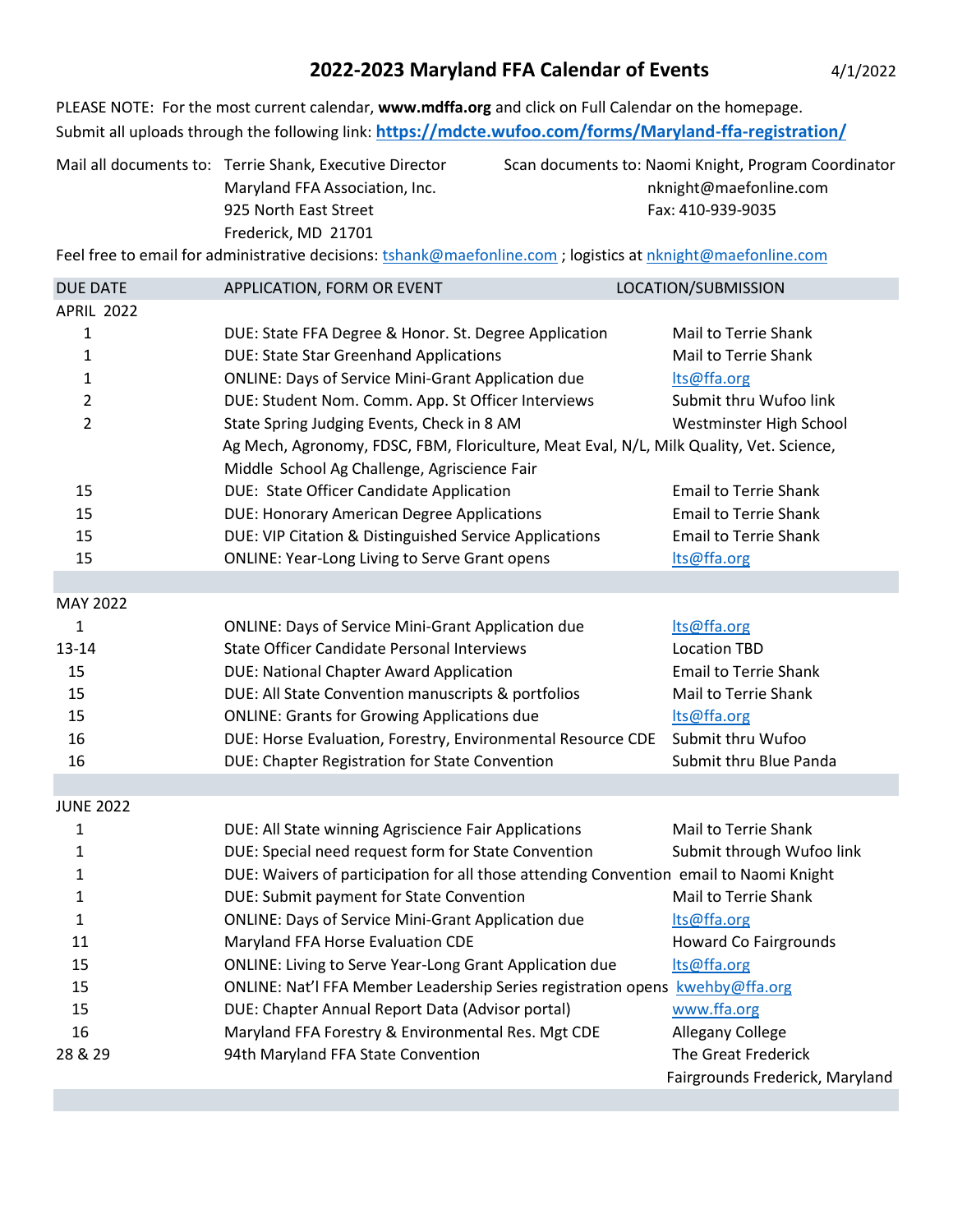## **2022-2023 Maryland FFA Calendar of Events** 4/1/2022

| <b>JULY 2022</b> |                                                                                                         |                                       |  |  |  |
|------------------|---------------------------------------------------------------------------------------------------------|---------------------------------------|--|--|--|
| 1                | Request for reasonable accommodations, ADA and/or assistance with National CDE/LDE must be              |                                       |  |  |  |
|                  | submitted to the National FFA Organization at least 30 business days prior to the start of the National |                                       |  |  |  |
|                  | event adarequests@ffa.org                                                                               |                                       |  |  |  |
| $\mathbf{1}$     | <b>ONLINE: Days of Service Mini-Grant application due</b>                                               | Its@ffa.org                           |  |  |  |
| 1                | DUE: Registrations for Livestock CDE's                                                                  | Send thru Wufoo link                  |  |  |  |
| 15               | <b>ONLINE: National Band, Chorus, Talent Applications due</b>                                           | deadle@ffa.org                        |  |  |  |
| 30               | All entries and registrations for Maryland State Fair events due Email to Terrie Shank                  |                                       |  |  |  |
|                  | Tractor Driving, Horticulture judging                                                                   |                                       |  |  |  |
| 31               | Membership Year Ends                                                                                    |                                       |  |  |  |
|                  |                                                                                                         |                                       |  |  |  |
| August 2022      |                                                                                                         |                                       |  |  |  |
| 1                | 2022-2023 Membership Year Begins                                                                        |                                       |  |  |  |
| 1                | DUE ONLINE: All CDE/LDE Certifications for National Events                                              | Advisor Portal on ffa.org             |  |  |  |
| 3                | Maryland FFA Livestock CDE                                                                              | Carroll Co Fair, Westminster          |  |  |  |
| 24-Sept 11       | Maryland State Fair                                                                                     | Timonium, Maryland                    |  |  |  |
| <b>TBD</b>       | State Safe Tractor Operators Event, Check in 12 PM                                                      | MD State Fair, Grandstand infield     |  |  |  |
| SEPTEMBER 2022   |                                                                                                         |                                       |  |  |  |
| 1                | Special need request form for National Convention                                                       | ADARequests@ffa.org                   |  |  |  |
| 1                | <b>ONLINE Days of Service Mini-Grant application due</b>                                                | Its@ffa.org                           |  |  |  |
| 1                | ONLINE Fall Semester-Long Living to Serve Grant due                                                     | lts@ffa.org                           |  |  |  |
| 1                | <b>ONLINE: SAE Grant Application opens</b>                                                              |                                       |  |  |  |
| 3                | Horticulture Judging CDE-8am                                                                            | Maryland State Fair                   |  |  |  |
| 15               | National Convention Registration opens @ 6pm                                                            | registrationsupport@ffa.org           |  |  |  |
| $16 - 17$        | <b>Eastern States Exposition FFA events</b>                                                             | Springfield, MA                       |  |  |  |
|                  |                                                                                                         |                                       |  |  |  |
| OCTOBER 2022     |                                                                                                         |                                       |  |  |  |
| 1                | DUE: Registration for State Land Judging                                                                | Submit thru Wufoo link                |  |  |  |
| 1                | DUE: Registration for Regional Leadership Conferences                                                   | Submit thru Wufoo link                |  |  |  |
| $7 - 10$         | National Junior Horticulture Association (NJHA)                                                         | <b>TBD</b>                            |  |  |  |
| TBD              | State Land Judging Event, check in 8:30 AM                                                              | <b>TBD</b>                            |  |  |  |
| $25 - 29$        | 95th National FFA Convention & Expo                                                                     | Indianapolis, Indiana                 |  |  |  |
| NOVEMBER 2022    |                                                                                                         |                                       |  |  |  |
| 1                | DUE: Confirm/add Chapter Affiliation Membership                                                         | Complete form, send to Terrie Shank   |  |  |  |
| 1                | <b>ONLINE: National FFA Scholarship Application opens</b>                                               | scholarships@ffa.org                  |  |  |  |
|                  | (Seniors must be active on the Chapter roster to apply)                                                 |                                       |  |  |  |
| 5                | DUE: Registration for SLC Workshops                                                                     | Submit thru wufoo link                |  |  |  |
| 8                | <b>ONLINE: Days of Service Mini-Grant application due</b>                                               | lts@ffa.org                           |  |  |  |
| 8                | Region 1 Leadership Conference                                                                          | Allegany College                      |  |  |  |
| 15               | <b>ONLINE: SAE Grant applications due</b>                                                               | jpreston@ffa.org by 5 PM              |  |  |  |
| 18               | Region 5 Leadership Conference                                                                          | <b>HEC-Chesapeake College</b>         |  |  |  |
| 30               | DUE ONLINE: Completed Chapter Roster                                                                    | Submit for State Approval www.ffa.org |  |  |  |
| 30               | DUE ONLINE: Chapter Program of Activities & Budget                                                      | Nat. Chapter Form I- www.theaet.com   |  |  |  |
| DECEMBER 2022    |                                                                                                         |                                       |  |  |  |
| 1                | <b>ONLINE: Days of Service Mini-Grant application due</b>                                               | Its@ffa.org                           |  |  |  |
| 15               | <b>ONLINE: Living to Serve Spring Semester-Long Grant opens</b>                                         | lts@ffa.org                           |  |  |  |
|                  |                                                                                                         |                                       |  |  |  |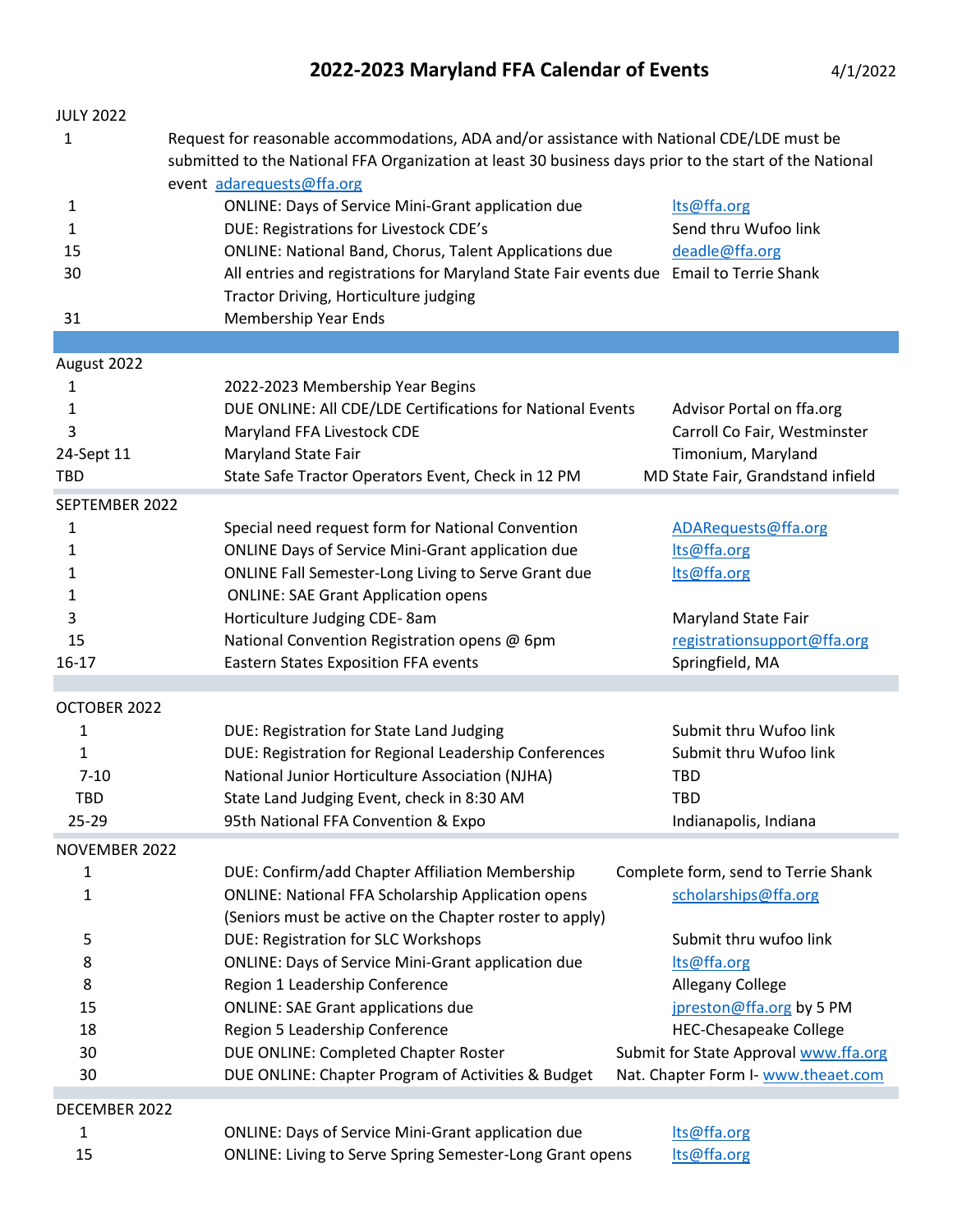## **MARYLAND FFA ASSOCIATION AND PARTNER ORGANIZATION MEETING DATES**

\_\_\_\_\_\_\_\_\_\_\_\_\_\_\_\_\_\_\_\_\_\_\_\_\_\_\_\_\_\_\_\_\_\_\_\_\_\_\_\_\_\_\_\_\_\_\_\_\_\_\_\_\_\_\_\_\_\_\_\_\_\_\_\_\_\_\_\_\_\_\_\_\_\_\_\_\_\_\_\_\_\_\_\_\_\_\_\_\_\_\_\_\_\_\_\_\_\_

**Maryland FFA Board Meetings- Held at the Administration Building, Great Frederick Fair, Frederick, MD at 6 PM** \*All Maryland FFA Advisors are invited and encouraged to attend and/or submit topics prior to the meeting to their Regional Coordinators. Join virtually through zoom conferencing: **Time: Apr 11, 2022 06:00 PM Jun 13, 2022 06:00 PM Aug 8, 2022 06:00 PM**

Join Zoom Meeting <https://us02web.zoom.us/j/82260374607?pwd=K1pkRnhmL2FvWGdIcEExejZIc1FOdz09> Meeting ID: 822 6037 4607 Passcode: 637485 One tap mobile +13017158592,82260374607#,,,,\*637485#

**Maryland FFA Alumni Board Meetings- Held at 7 PM** All are welcomed to Join virtually through zoom conferencing: **Time: Apr 13, 2022 07:00 PM Jun 8, 2022 06:00 PM (Annual Meeting) Aug 10, 2022 07:00 PM Oct 12, 2022 07:00 PM**

Join Zoom Meeting<https://us02web.zoom.us/j/82247456972?pwd=UkFwZkNWZlE5Tk5KVW15MFdxMkxEQT09> Meeting ID: 822 4745 6972 Passcode: 550589 One tap mobile +13017158592,82247456972#,,,,\*550589#

**Maryland FFA Foundation Board Meetings- Held at 6:30 PM** All are welcomed to Join virtually through zoom conferencing: **Time: Apr 19, 2022 06:30 PM Jun 21, 2022 06:30 PM Aug 16, 2022 06:30 PM (Annual Meeting)**

Join Zoom Meetin[ghttps://us02web.zoom.us/j/84657634494?pwd=aUo0cWFXTkl2aGJhMWszZjdIY2pNQT09](https://us02web.zoom.us/j/84657634494?pwd=aUo0cWFXTkl2aGJhMWszZjdIY2pNQT09) Meeting ID: 846 5763 4494 Passcode: 535001 One tap mobile +13017158592,84657634494#....\*535001#

**Maryland Council for Agriculture Education (MCAE) - Locations of meetings are rotated around the state and held each quarter on the Second Thursday of the month.** All are welcomed to attend virtually through zoom conferencing. **Time: Apr 14, 2022 12:00 PM Jul 14, 2022 12:00 PM Oct 13, 2022 12:00 PM**

Join Zoom Meeting<https://us02web.zoom.us/j/81004347486?pwd=VkJEbmZjd3l6UFR1V0pYNXRZN3h6dz09> Meeting ID: 810 0434 7486 Passcode: 711706 One tap mobile+13017158592,81004347486#,,,,\*711706#

**Maryland Agriculture Teachers Association Meetings (MATA) - All Maryland Agriculture teachers welcome** The Board meets monthly on the third Thursday at 7:00 p.m. Join virtually on zoom conferencing: **Time: Apr 21, 2022 07:00 PM May 19, 2022 07:00 PM Jun 16, 2022 07:00 PM** *Maryland Agriculture Educators Conference: August 1-4, 2022 in Leonardtown, Maryland*

Join Zoom Meetin[ghttps://us02web.zoom.us/j/87531963504?pwd=M0FSUEJZbDJVUE5oSXpiYlVRNm96UT09](https://us02web.zoom.us/j/87531963504?pwd=M0FSUEJZbDJVUE5oSXpiYlVRNm96UT09) Meeting ID: 875 3196 3504 Passcode: 435362 One tap mobile +13017158592,87531963504#,,,,\*435362#